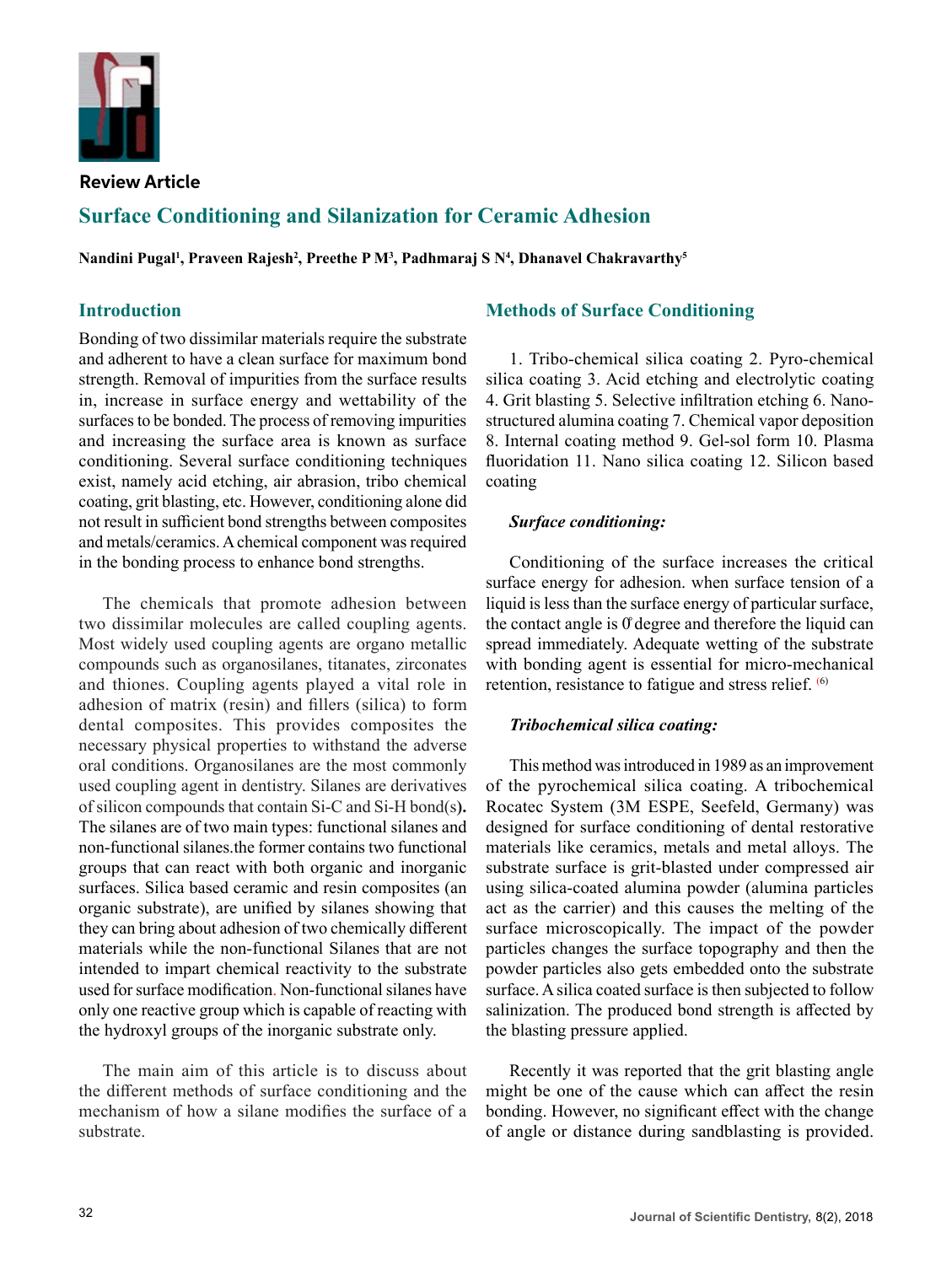Currently, the widely used surface-conditioning method is Tribochemical silica coating in which, a layer of silica is created on the surface so that the silane coupling agent will re-join chemically to make a strong bond with nonsilica-based materials. Due to the increased surface roughness there will be improved micro-mechanical retention. Silanes were used as adhesion promotors in ceramic restorations and their repairs with resin composites \glass fibre, reinforced polymer composites, glassy fillers in resin composite to form durable bonds between resin composite to silica-coated metal and metal alloys. Silanes lack intrinsic toxicity. (7)

Silicatization provides a chemical basis to enhance composite bonding since silica rich surface is required for strong organic matrix to make bond with resin composite filling materials (8) These days, dental resin composites are composed of a resin matrix that contain monomers and cross-linking monomers, a free-radical initiator, colouring pigments such as glass, silica, hydroxyapatite and a silane coupling agent. The latter improves the bonding between the filler particles and resin matrix. The filler particles which are added to the resin matrix also recover the physical and mechanical properties of the resin composite. Additionally, the incorporation of fillers reduces the volume shrinkage after polymerization and improves the radio-opacity, aesthetic appearance. Also, this treatment will increase surface roughness, which will improve micromechanical interlocking for bonding.(8)

#### *Pyrochemical silica coating*

This technique is done based on the utilization of elevated temperatures eg: silicatermd, silicoater tm classic. The suface of the substrate is sandblasted and introduced into flame. A pyro-chemical silica coating is thus obtained of roughly 0.1-1.o mu thickness. The coating solution consists of tetra-ethoxysilane.  $(6)(9)$ 

The basic principle of the pyro-chemical silica-coating is the chemical reactions of silane at high temperature to form silica. Silicoater Classical, Silicoater MD and Siloc (heraeuskulzer, Wehrheim, Germany) systems were used since 1984. Base metal alloys, noble metal alloys and porcelain had been silica-coated by this method. In the Silicoater system, tetraethoxysilane,  $Si(OCH_2CH_3)_4$ , TEOS, is injected into a flame. A series of pyrochemical reactions take place which can be summarized as follows

$$
Si(OCH_2CH_3)_4(g) \rightarrow iso_2(s) + acc_2(g) + bh_2o(g)
$$

The processing temperature is 150–200◦C. The reactive silane intermediates,  $Si(OH)C$  (where m = 1, 2, 3) deposits on the substrate surface. After cooling, a silane coupling agent is applied onto the silica coating to react. This method is however, no longer used in dental technology.

A modification of the Silicoater technique was introduced later on as Silano Pen or pyrosil Pen (Bredent, Senden, Germany) for extra-oral use in dental laboratories. It is applied by a hand-held device with a flame treatment.

Traditional surface treatment methods discussed above are applied in dental laboratories. Researches on other surface treatments is in progress in an attempt to improve adhesion and its durability in the oral cavity. (2)

#### *Acid etching and electrolytic coating:*

Acid etching of ceramic restorations prior to bonding is important to create the appropriate surface structure needed to maximize retention of the resin cement. This method involves etching of the surface with hydrofluoric acid (5%HF),lithium disilicate (e.max): 20 second etch with 5% HF..Leucite ceramic (Empress Esthetic, Authentic, etc.): 60 second etch with 5% HF.Feldspathic ceramic (d.SIGN, Ceramco, etc.): 120 second etch with 9% HF

Base metal alloy of fixed partial denture is electrolytically etched to reinforce the adhesion of resin composite luting cements by creating irregularities on the metal surface. The etched surface is difficult to assess with the naked eye. Another modification is that the electrolytical tin plating is done before veneering metal crown followed by which sandblasting is completed and this enhances micro-mechanical retention (6)

#### *Ceramic restorations and repairs:*

Silane coupling agents are used for dental reestablishments, like ceramic repairs of on-lays, in-lays, crowns and bridges. Mostly the repair is less expensive and time-saving unless the damage due to fracture is beyond repair. The clinical procedure for mending ceramic restoration sometimes involves the subsequent steps $(1)$ 

- **•**  Roughening the surface with diamond burs
- Sand-blasting the surface
- **•**  Acid etching, silanization
- **•**  Finally bonding to resin composite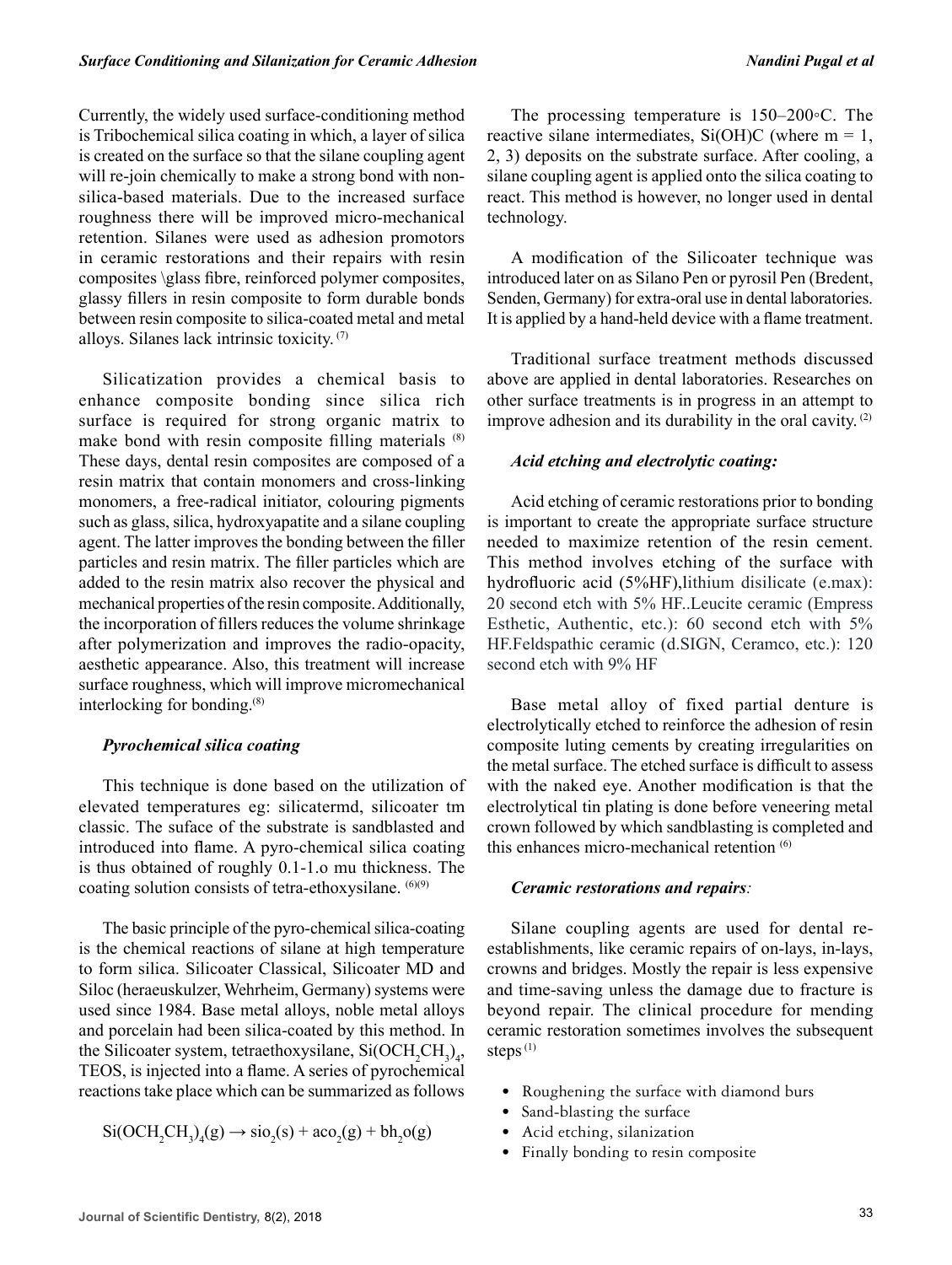# *Grit blasting*

In dental laboratory the routine procedure for surface pre-treatment of some indirect restorative materials is grit blasting with aluminum oxide powder with particle size of eg:110µ under a constant pressure of 380 k pa, this cleansing action will increase the surface roughness that enhances the bonding by micromechanical interlocking (retention). However, the surface is also contaminated with aluminum oxide powder particles throughout grit blasting. A thin layer of aluminum oxide coating is also formed onto the substrate surfaces during grit-blasting. The quantity of aluminum oxide deposited is directly proportional to the blasting pressure applied. Al- O -Si linkages is also formed The linkages are rather weaker than -Si-O-Si- and are more susceptible to hydrolysis. A drawback of this method is an induction of subsurface damage causing surface micro-cracks due to the impact of the powder particles. This would possibly compromise the mechanical strength at the surface layer that successively affects the long run clinical performance.<sup>(10)</sup>

## *Selective infiltration etching*

This is a comparatively new approach where the zirconia surface is coated with thin layer of a glassconditioning agent. The coating is fired above the glass transition temperature and also the molten glass particles penetrate into the surface grain boundaries. Surface tension phenomenon is developed which causes the surface grains movements: an inter-grain porosity is formed when treated with acid and the glass particles are removed. Therefore, an extremely reactive and retentive zirconia surface is created. Resin zirconium bonding is considerably improved with the selective infiltration etching treatment followed by a silane application. (10)

## *Nano-structured alumina coating*

Alumina nano-particles are formed by the hydrolysis of aluminum nitride (aln) powder heated at 75◦C, resulting in nano-boehmite (alooh) particles deposited on oxide surface. Once the coating is thermally treated in air at 900◦C, the boehmite undergoes a series of phase transformation to alumina causing an increase in the surface area enhancing the micro-mechanical interlocking for resin bonding. The improvement in resin zirconia bonding is obtained when water aging process begins even without a silane application <sup>(3)</sup>

## *Chemical vapor deposition*

In molecular vapor deposition system, a mixture of tetra-chlorosilane ( $\text{sicl}_4$ ) and water is heated. The vapor is passed onto zirconia surface in a vacuum chamber. Silane undergoes hydrolysis to form hydroxylated silica and HCl gas is produced as a byproduct. A silica seed-layer  $\left( \text{si}_x^{\phantom{\dag}} \text{o}_y \right)$ is formed on the zirconia surface. The coating thickness can be adjusted by the time of deposition. The silica seed coating is reported to form durable bonding to zirconia with an application of silane coupling agent <sup>(11)</sup>

## *Laser treatment*

There are three types of laser used in dentistry for clinical use and surface treatment: 1. Erbium: yttriumaluminum-garnet (Er: YAG), 2. Neodymium: yttriumaluminum-garnet (Nd: YAG), and 3. Carbon dioxide  $(CO<sub>2</sub>)$ . The substrate surface is irradiated with a laser beam. This laser energy is absorbed and are converted into heat energy which causes the melting of the substrate surface and produces surface irregularities. Surface topography changes take place and enhanced adhesion promotion was observed. (12)

## *Internal coating method*

Silica coating on the zirconia surface is achieved by thermal fusion. Porcelain powder is mainly composed of silica with small percentage of  $\text{Al}_2\text{O}_3$ ,  $\text{Na}_2\text{O}$ , and  $\text{K}_2\text{O}$ . The zirconia surface is grit-blasted with alumina powder. The porcelain powder is mixed with distilled water to form a paste and is applied onto the grit-blasted zirconia surface. It is then fired at 800◦C in vacuum followed by silanization and resin bonding. (12)

## *Sol-gel coating*

The basic principle of this method is the hydrolysis of silicon. Certain precursors, mostly tetra-ethoxy silane form silica sol gel in an acidic or alkaline medium. Hydrolysis of tetra-ethoxysilane produces silica and ethanol as a by-product. The silica sol gel deposits on the substrate surface through the surface hydroxyl groups and forms silica coating

## *Plasma fluorination*

An extremely reactive coating is created on the zirconia surface by using plasma spray technique. Zirconia surface is exposed to continuous flow of Sulphur hexafluoride (SF6) gas at a continuous pressure in an inductively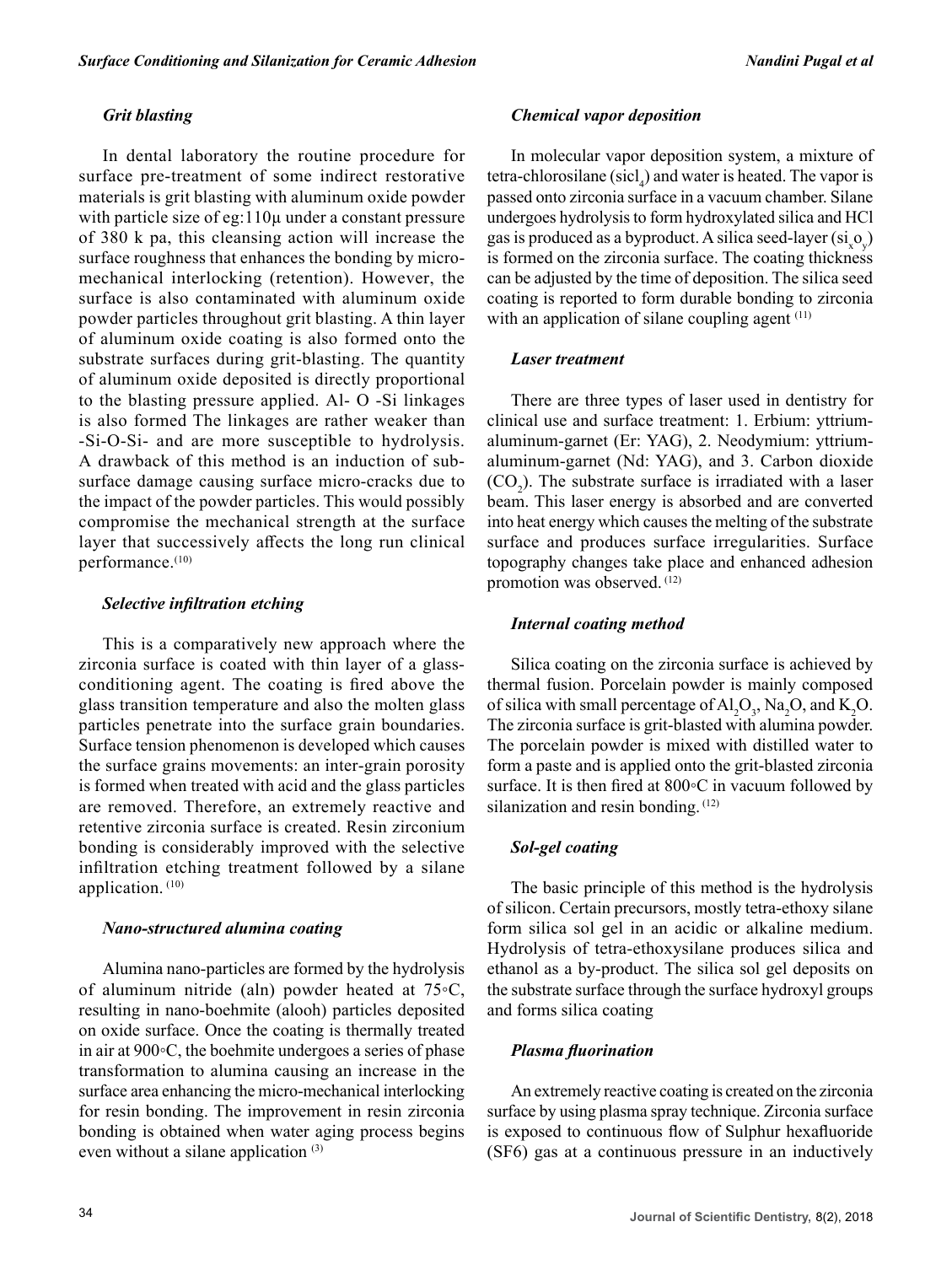coupled plasma reactor. Under plasma irradiation, the Sulphur hexafluoride molecules are converted to reactive species and they react with zirconia after deposition on the surface. Once silane coupling agent is applied onto the reactive surface, surface silanation happens. (12)

#### *Nano-silica coating*

Other silica precursors will react to create silica by chemical reaction however in additional reaction conditions. In a recent study, silica coating was formed on zircionia by the hydrolysis of silicon nitride(sin)under a strong alkaline medium alongside heating. The silicate species are formed from a suspension of silicon nitride nanoparticles in concentrated sodium hydroxide solution and heated to 90◦C. The hydrolyzed silicon oxide nanoparticles deposit on the zirconium surface. When drying the coating is heated to 1400◦C to create the silica coating by condensation of the hydroxylated silica species (13)

#### *Silicone-based coating*

Silicone polymers like polydimethylsiloxane that contains a repeating unit of siloxane can form silica upon thermal oxidization and decomposes in air when a thin layer of polydimethylsiloxane gel is applied on to a titanium surface.<sup>(13)</sup>

## **How are Surfaces Modified Using Silane?**

Most widely used organo- silanes have one organic substituent and three chemical substituents. In majority of surface treatments, alkoxy group of the tri-alkoxysilanes are hydrolysed to form silanol-containing group. The reaction occurs in 4 stages:

- Hydrolysis of the labile groups
- Condensation to oligomers.
- The oligomers and hydrogen bonds with -OH group of the substrate.
- Finally, through drying or solidification, a covalent linkage is made with the substrate with concomitant  $loss$  of water.<sup>(3)</sup>

*Coupling mechanism of organfunctional alkoxysilane:* It includes synthetic direct =si-h and =si-c bonds(siliconhydrogen, silicon-carbon) These are non- functional silanes that have non- reactive group

#### *hydrolysis reaction is by the removal of organic solvents and water:*

Water is the principal product of condensation reaction among silanes and ceramics and therefore the removal of each residual water and organic solvents is very important to enhance the adhesion of resin cement to dental ceramics. Manufacturers have suggested just blowing the air after the application of silane , is not enough to eliminate the residual water and organic solvents in order to reinforce the adhesion between lithiuim disilicate-based ceramic and resin cement.(4)

To achieve adequate cement/ceramic bond strength, numerous treatments on the ceramic surface can be performed. Use of a silane coupling agent is suggested for an adhesive cementation. Silane is a monomer with reactive organic radicals and a hydro-soluble monovalent group that produces bonding between both inorganic phase of the ceramic and the organic phase of the bonding agent and is coupled to the ceramic surface by a siloxane bond. Additionally, the silane agent increases the surface



#### **Figure 1:** mechanism of adhesion<sup>(12)</sup>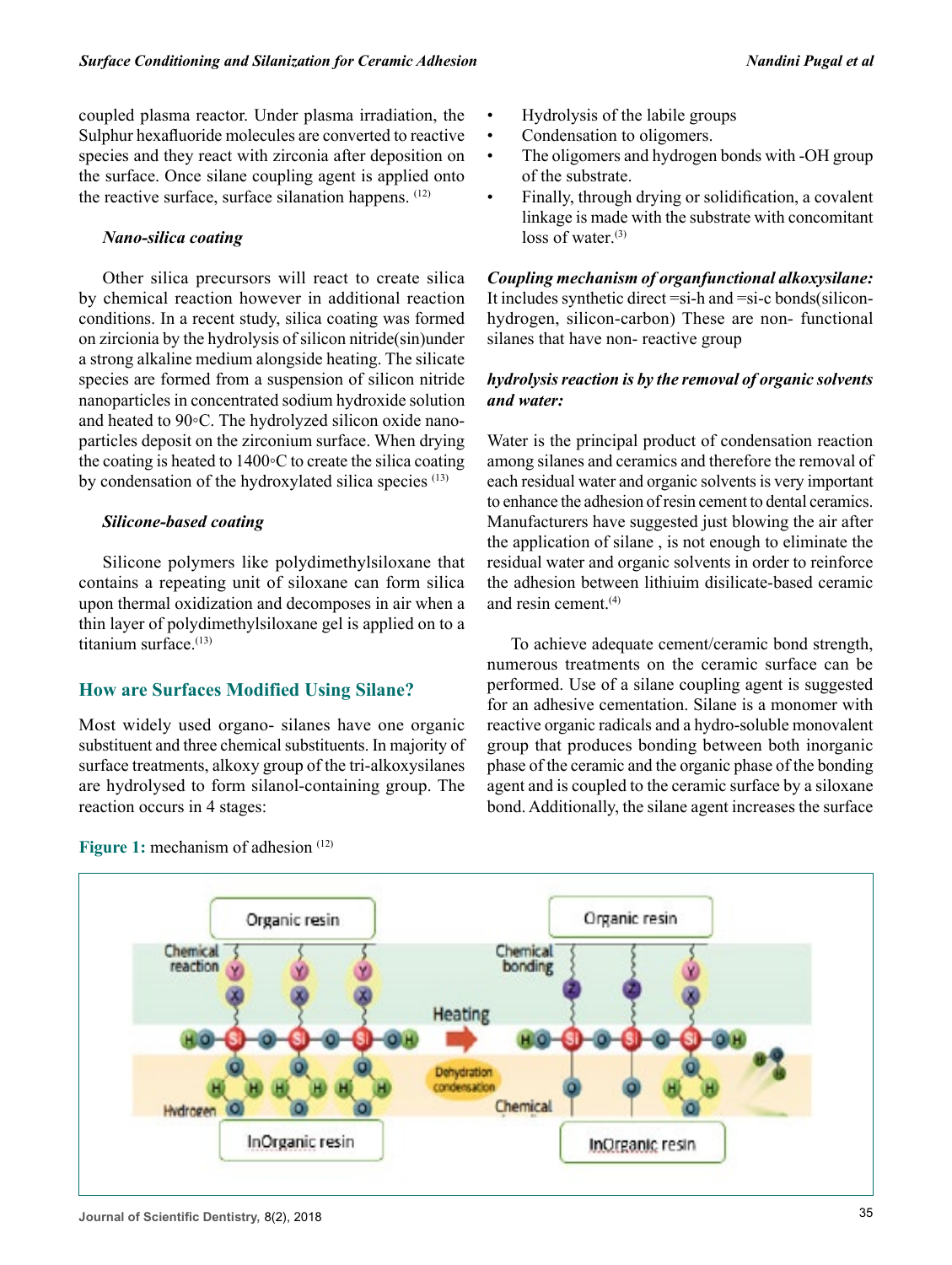energy of ceramic substrates and improves the adhesive and/or cement wettability. A suitable silane procedure should be used to assure the bond strength achievement and longevity of the dental restoration.

During the application of silane on the ceramic, the surface is dried and an interphase layer is formed. Eliminating the outermost layer of the silane film and leaving the most constant and chemisorbed layer on the ceramic surface improves the bond strength along with the restorative interface. (1)

Though described in sequence, these reactions can occur all together after the initial hydrolysis step. Particularly at the interface, there is formation of one bond of each silicon of the organo-silane to the substrate surface. The remaining two silanol groups are present either in condensed or free form. The R group remains available for covalent reaction or physical interaction with other phases.  $(4)$ 

Silanes can modify surfaces in anhydrous conditions by monolayer and vapour phase deposition. Methoxy silanes and cyclic azasilanes are effective devoid of catalysis for vapour deposition. (5)

**Figure 2:** Silane coupling agents (2)



# **2 Types of Silane Coupling Agents***:*

# **Contemporary Trends and Future Development in Dentistry:**

In the recent times, alternate coupling agents (such as phosphate ester) that are used in dental restorations in addition to self-adhesive resin cements are adhesive primers, metal, alloy primers, and carboxylic acid primers. Phosphate esters can bond straight to non-silicabased ceramics such as zirconia. It has been stated that using this phosphate ester one can enhance the hydrolytic stability of bonding better than using silane coupling agents. The chief problem of resin composites that are bonded to silica-coated restorative materials with the application of commercial silane coupling agents is the bond degradation over time under artificial ageing. To upsurge the hydrolytic stability of the bonding at the interfacial layer, innovative surface treatments of restorative materials and the advanced silane monomers are used. Silane coupling agents by means of extended hydrocarbon chains are more hydrophobic than those with small hydrocarbon chains. The bonding at the interfacial layer is more resistant to thermal and water ageing. These two approaches may decide the problems<sup>. (10) (14)</sup>

# **Conclusion**

Therefore, it could be said that silane coupling agents can satisfy the clinical requirements for dental restorations. A standard laboratory protocol for dental restorations entails surface conditioning of dental materials, silanization and cementation. The problem of hydrolytic stability of the siloxane linkage formed from silane coupling agents with resin composites and dental restorative materials is currently being hold forth. It is not an overestimation to claim that silane coupling agents have wide application in industry, such as dentistry and medicine and that it will play an important role in biomaterial sciences.

#### **References**

- 1. Irving W, Road P. Bonding of Resin Materials to All-Ceramics : A Review Liang Chen and Byoung In Suh Research and Development, BiscoInc,. 2012;3(1):7–17.
- 2. Fuchigami K, Fujimura H, Teramae M, Nakatsuka T. Precision Synthesis of a Long-Chain Silane Coupling Agent Using Micro Flow Reactors and Its Application in Dentistry. 2016;(March):35–46.
- 3. Amdjadi P, Ghasemi A, Najafi F, Nojehdehian H. Pivotal role of filler / matrix interface in dental composites : Review. 2017;28(3):1054–65.
- 4. Aguiar TR, Franco W, Barbosa DS, Francescantonio M Di, Giannini M. Effects of ceramic primers and post silanization heat treatment on bond strength of resin cement to lithium disilicate based ceramic. ApplAdhesSci [Internet]. 2016; Available from: "http://dx.doi.org/10.1186/s40563-016-0078-0
- 5. Reddy SM, Vijitha D, Deepak T, Balasubramanian R, Satish A. Evaluation of Shear Bond Strength of Zirconia Bonded to Dentin After Various Surface Treatments of Zirconia. 2012;
- 6. Matinlinna JP, Ying C, Lung K, Kit J, Tsoi H. Silane adhesion mechanism in dental applications and surface treatments : A review. Dent Mater [Internet]. 2017;34(1):13–28. Available from: <https://doi.org/10.1016/j.dental.2017.09.002>
- 7. Attia A, Kern M. Long-term resin bonding to zirconia ceramic with a new universal primer. J Prosthet Dent [Internet].